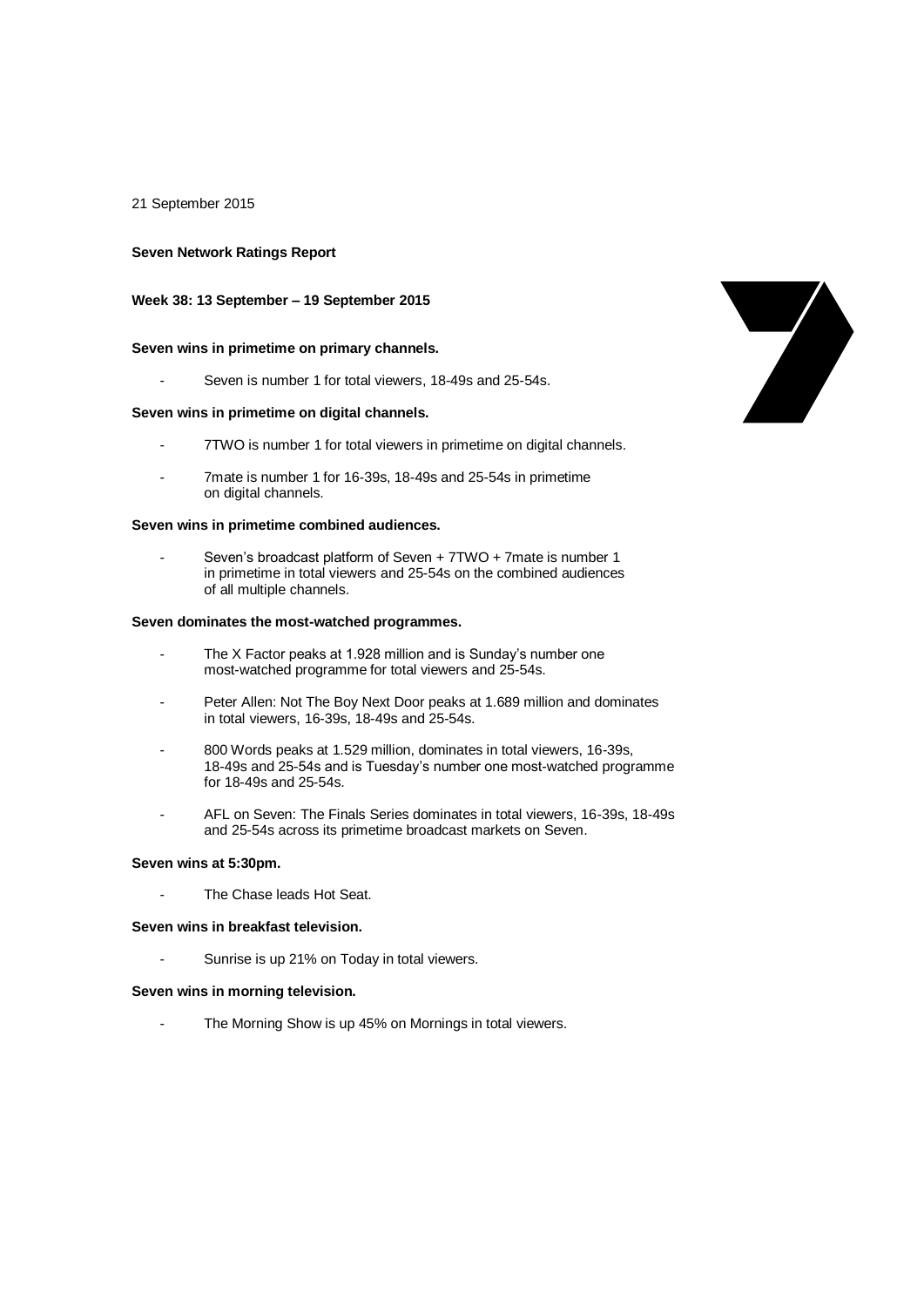## **Seven is number 1 in 2015**

- Seven is number 1 for total viewers, 16-39s and 18-49s in primetime on primary channels across the current television season.
- 7TWO is number 1 for total viewers in primetime on digital channels across the current television season. 7mate is number 1 for 16-39s and 25-54s.

## **Seven + 7TWO + 7mate is number 1 in 2015**.

- Seven's broadcast platform of Seven + 7TWO + 7mate is number 1 in primetime in total viewers on the combined audiences of all multiple channels across the current television season.

## **Seven scores in the most-watched programmes:**

| The $X$ Factor $-$ Sunday          | 2.193 million |
|------------------------------------|---------------|
| Seven News                         | 2.047 million |
| Peter Allen: Not The Boy Next Door | 2.002 million |
| 800 Words                          | 1.887 million |
| The X Factor - Monday              | 1.847 million |
| The X Factor – Tuesday             | 1.819 million |
| The X Factor – Wednesday           | 1.497 million |
| Seven News                         | 1.420 million |
| The X Factor - Thursday            | 1.383 million |
| Home and Away                      | 1.304 million |
| Seven News - Saturday              | 1.207 million |
| <b>Better Homes and Gardens</b>    | 1.165 million |
| Seven News - Today Tonight         | 1.163 million |
| Dogs Make You Laugh Out Loud 2     | 1.101 million |
|                                    |               |

Metropolitan and Regional Combined Audiences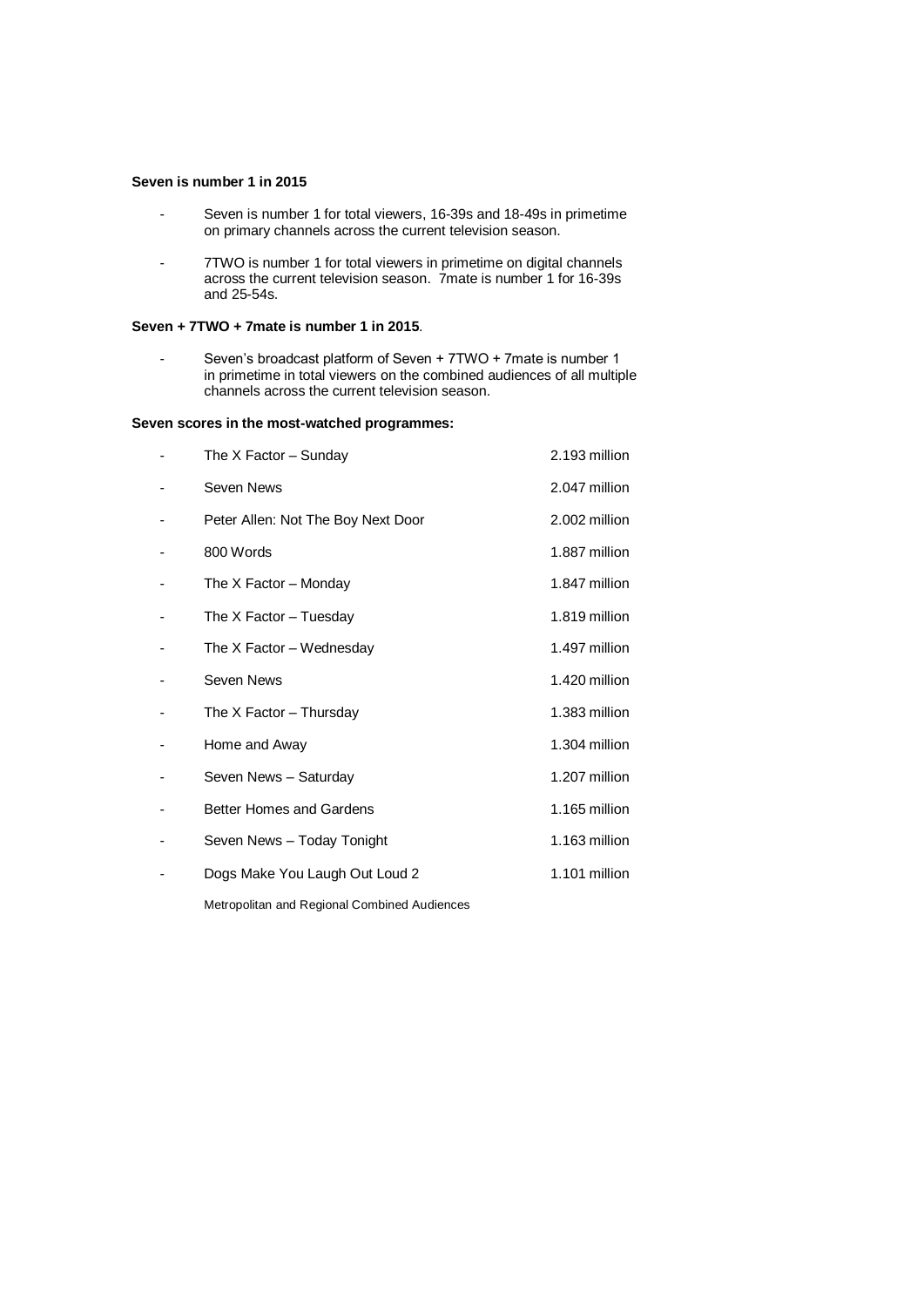## **Primetime audience demographics for primary channels**

| 6:00pm-midnight Week 38, 2015 |          |       |       |            |            |  |  |
|-------------------------------|----------|-------|-------|------------|------------|--|--|
| <b>Audience shares</b>        | Seven    | Nine  | Ten   | <b>ABC</b> | <b>SBS</b> |  |  |
| All People                    | 22.7%    | 19.5% | 12.7% | 13.0%      | 4.4%       |  |  |
| $16 - 39s$                    | $20.1\%$ | 21.2% | 19.0% | 5.6%       | 3.1%       |  |  |
| $18 - 49s$                    | 21.1%    | 21.1% | 17.2% | 6.9%       | 3.6%       |  |  |
| $25 - 54s$                    | 22.1%    | 21.2% | 16.1% | 8.0%       | 4.0%       |  |  |

# **Primetime audience demographics for digital channels**

| 6:00pm-midnight Week 38, 2015 |         |         |        |            |  |
|-------------------------------|---------|---------|--------|------------|--|
| <b>Audience shares</b>        | Total   | 16-39s  | 18-49s | $25 - 54s$ |  |
| 7TWO                          | 4.5%    | 1.7%    | 2.1%   | 2.3%       |  |
| 7 <sub>mate</sub>             | $3.9\%$ | $6.0\%$ | 5.7%   | 5.2%       |  |
| GO!                           | 4.0%    | 5.0%    | 4.7%   | 4.3%       |  |
| Gem                           | $3.7\%$ | 3.9%    | 3.6%   | 3.6%       |  |
| One                           | 2.5%    | 2.4%    | 2.8%   | $3.0\%$    |  |
| Eleven                        | 2.4%    | 4.3%    | 3.8%   | 3.3%       |  |
| ABC <sub>2</sub>              | 2.8%    | 3.2%    | 3.0%   | 2.8%       |  |
| ABC <sub>3</sub>              | $0.6\%$ | 0.4%    | 0.4%   | 0.4%       |  |
| ABC News 24                   | 2.3%    | 2.6%    | 2.6%   | 2.4%       |  |
| SBS <sub>2</sub>              | 0.9%    | 1.4%    | 1.3%   | 1.2%       |  |
| NITV:                         | 0.2%    | $0.2\%$ | 0.2%   | 0.1%       |  |

# **Primetime audience demographics for combined audiences of all channels**.

| 6:00pm-midnight Week 38, 2015 |          |       |       |            |            |  |  |
|-------------------------------|----------|-------|-------|------------|------------|--|--|
| <b>Audience shares</b>        | Seven    | Nine  | Ten   | <b>ABC</b> | <b>SBS</b> |  |  |
| All People                    | $31.1\%$ | 27.2% | 17.6% | 18.6%      | 5.5%       |  |  |
| 16-39s                        | 27.8%    | 30.1% | 25.6% | 11.8%      | 4.7%       |  |  |
| 18-49s                        | 28.9%    | 29.3% | 23.8% | 12.9%      | 5.1%       |  |  |
| $25 - 54s$                    | 29.6%    | 29.1% | 22.4% | 13.6%      | 5.3%       |  |  |

FTA Channels and Total TV

Copyright Oztam Data: Consolidated (Live + As Live + TSV) and Overnight (Live + As Live).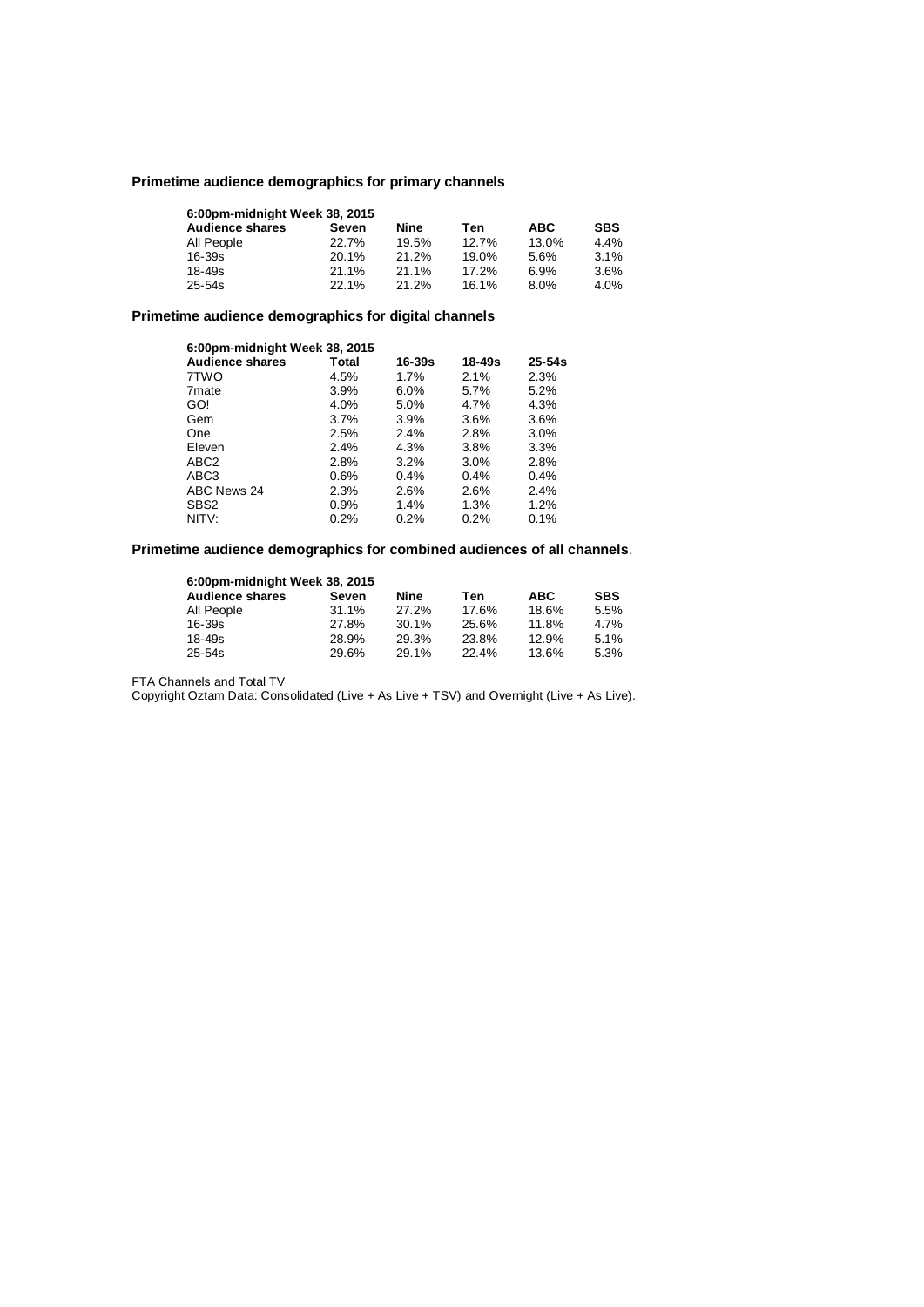## **Primetime Programming Analysis**

### **Sunday**

- Seven wins in news.
- Seven wins in primetime on primary channels.
	- Seven is number one for total viewers, 16-39s, 18-49s and 25-54s.
	- Seven is up 74% on Nine and up 194% on Ten in total viewers.
	- Seven is up 7% on Nine and up 54% on Ten in 16-39s. Seven is up 13% on Nine and up 67% on Ten in 18-49s. Seven is up 25% on Nine and up 98% on Ten in 25-54s.
- Seven wins in primetime combined audiences.
	- Seven + 7TWO + 7mate is number one for total viewers, 18-49s and 25-54s on the combined audiences of all channels.
	- Seven (Seven + 7TWO + 7mate) is up 37% on Nine (Nine + Go + Gem) and up 155% on Ten (Ten + One + Eleven) in total viewers.
	- Seven is up 52% on Ten in 16-39s. Seven leads Nine and is up 60% on Ten in 18-49s. Seven is up 10% on Nine and up 80% on Ten in 25-54s.
- Seven wins in breakfast television. Weekend Sunrise is up 26% on Weekend Today.
- Seven scores in the most-watched programmes:

| <b>All People</b> |     | $25 - 54s$   |     |
|-------------------|-----|--------------|-----|
| The X Factor      | #1  | The X Factor | #1  |
| Seven News        | #2  | Seven News   | #4  |
| Peter Allen       | #3  | Peter Allen  | #5  |
| AFL on Seven      | #10 | AFL on Seven | #9  |
| 16-39s            |     | 18-49s       |     |
| The X Factor      | #2  | The X Factor | #3  |
| Peter Allen       | #5  | Peter Allen  | #4  |
| Seven News        | #7  | Seven News   | #5  |
| AFL on Seven      | #10 | AFL on Seven | #10 |

- **AFL on Seven: The Finals Series** dominates in total viewers, 16-39s, 18-49s and 25-54s across its broadcast markets on Seven.
- **Seven News** (1.382 million). Seven News wins network up 104,000 viewers on Nine News, an 8% audience advantage.
- **The X Factor** (1.506 million) peaks at 1.928 million and is Sunday's number one most-watched programme for total viewers and 25-54s, and one of the top three most-watched programmes for 16-39s and 18-49s – 29 share in total viewers, 25 share in 16-39s, 25 share in 18-49s and 27 share in 25-54s.
- Peter Allen: Not The Boy Next Door (1.333 million) peaks at 1.689 million and dominates in total viewers, 16-39s, 18-49s and 25-54s – 35 share in total viewers, 26 share in 18-49s and 28 share in 25-54s.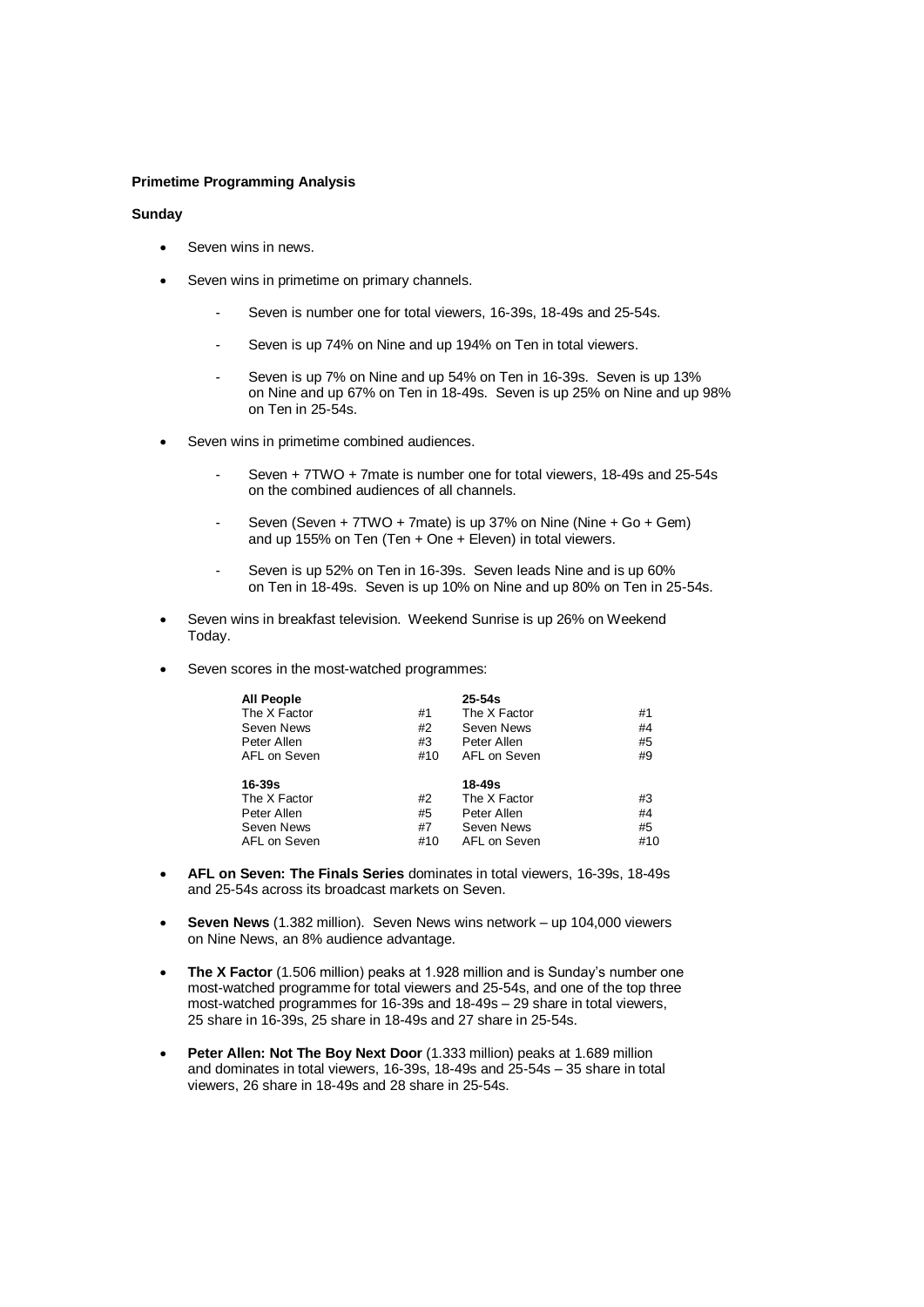## **Monday**

- Seven wins in primetime on primary channels.
	- Seven is number one for total viewers: up 7% on Nine and up 77% on Ten
- Seven wins in primetime on combined audiences.
	- Seven + 7TWO + 7mate is number one for total viewers on the combined audiences of all channels.
	- Seven + 7TWO + 7mate is up 13% on Nine + Go + Gem and up 76% on Ten + One + Eleven.
- Seven wins in breakfast television. Sunrise is up 30% on Today.
- Seven wins in morning television. The Morning Show is up 72% on Mornings.
- Seven wins at 5:30pm. The Chase is up 16% on Hot Seat.
- Seven scores in the most-watched programmes:

| <b>All People</b><br>The X Factor<br>Seven News<br>Seven News - Today Tonight | #1<br>#4<br>#6 | $25 - 54s$<br>The X Factor<br>Seven News | #1<br>#8 |
|-------------------------------------------------------------------------------|----------------|------------------------------------------|----------|
| 16-39s<br>The X Factor<br>Home and Away                                       | #2<br>#10      | 18-49s<br>The X Factor                   | #1       |

 **The X Factor** (1.219 million) peaks at 1.465 million and is Monday's number one most-watched programme for total viewers, 18-49s and 25-54s, and one of the top two most-watched programmes for 16-39s.

#### **Tuesday**

- Seven wins in primetime on primary channels.
	- Seven is number one for total viewers, 16-39s, 18-49s and 25-54s.
	- Seven is up 36% on Nine and up 81% on Ten in total viewers.
	- Seven is up 11% on Nine and up 34% on Ten in 16-39s. Seven is up 25% on Nine and up 39% on Ten in 18-49s. Seven is up 28% on Nine and up 47% on Ten in 25-54s.
- Seven wins in primetime on digital channels.
	- 7TWO is the most-watched digital channel for total viewers.
	- 7mate is the most-watched digital channel for 16-39s, 18-49s and 25-54s.
- Seven wins in primetime combined audiences.
	- Seven + 7TWO + 7mate is number one for total viewers, 18-49s and 25-54s on the combined audiences of all channels.
	- Seven (Seven + 7TWO + 7mate) is up 32% on Nine (Nine + Go + Gem) and up 68% on Ten (Ten + One + Eleven) in total viewers.
	- Seven is up 15% on Ten in 16-39s. Seven is up 14% on Nine and up 20% on Ten in 18-49s. Seven is up 19% on Nine and up 27% on Ten in 25-54s.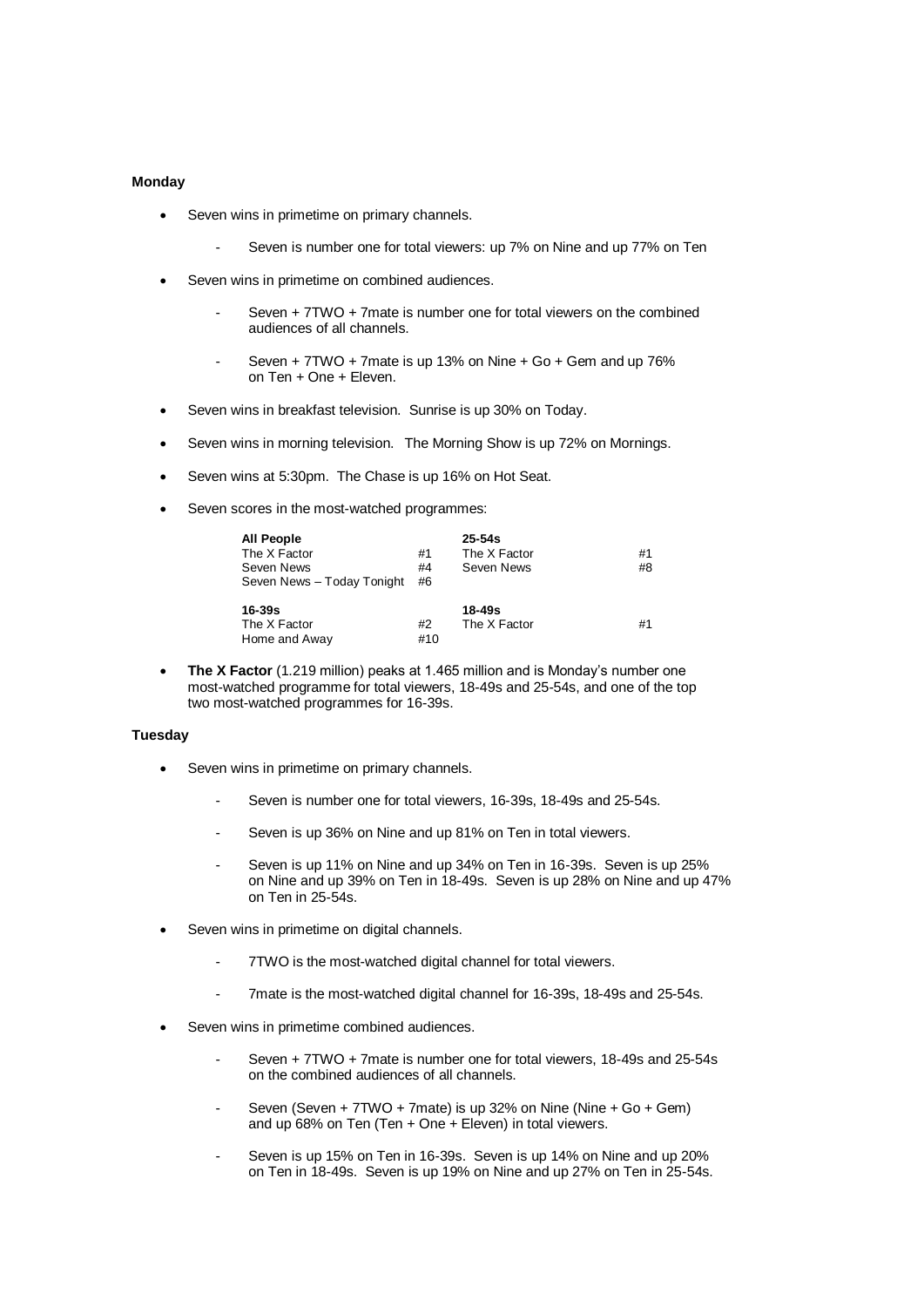- Seven wins in breakfast television. Sunrise is up 17% on Today.
- Seven wins in morning television. The Morning Show is up 24% on Mornings.
- Seven wins at 5:30pm. The Chase leads Hot Seat.
- Seven scores in the most-watched programmes:

| <b>All People</b><br>800 Words<br>The X Factor<br>Seven News<br>Seven News - Today Tonight<br>Home and Away | #2<br>#4<br>#5<br>#6<br>#10 | $25 - 54s$<br>800 Words<br>The X Factor<br>Ramsay's Hotel Hell<br>Seven News | #1<br>#2<br>#9<br>#10 |
|-------------------------------------------------------------------------------------------------------------|-----------------------------|------------------------------------------------------------------------------|-----------------------|
| 16-39s<br>800 Words<br>The X Factor<br>Ramsay's Hotel Hell<br>Home and Away                                 | #3<br>#5<br>#8<br>#9        | 18-49s<br>800 Words<br>The X Factor<br>Ramsay's Hotel Hell<br>Home and Away  | #1<br>#4<br>#9<br>#10 |

- **The X Factor** (1.136 million) peaks at 1.531 million, wins its timeslot and ranks in Tuesday's top five most-watched programmes for total viewers, 16-39s, 18-49s and 25-54s.
- **800 Words** (1.223 million) peaks at 1.529 million, dominates in total viewers, 16-39s, 18-49s and 25-54s and is Tuesday's number one most-watched programme for 18-49s and 25-54s – 32 share in total viewers, 29 share in 16-39s, 32 share in 18-49s and 32 share in 25-54s.

# **Wednesday**

- Seven wins in primetime on primary channels.
	- Seven is number one for total viewers: up 6% on Nine and up 22% on Ten
- Seven wins in primetime on digital channels.
	- 7TWO is the most-watched digital channel for total viewers.
	- 7mate is the most-watched digital channel for 25-54s.
- Seven wins in primetime combined audiences.
	- Seven + 7TWO + 7mate is number one for total viewers on the combined audiences of all channels.
	- Seven + 7TWO + 7mate is up 9% on Nine + Go + Gem and up 30% on Ten + One + Eleven in total viewers.
- Seven wins in breakfast television. Sunrise is up 31% on Today.
- Seven wins in morning television. The Morning Show is up 30% on Mornings.
- Seven wins at 5:30pm. The Chase is up 18% on Hot Seat.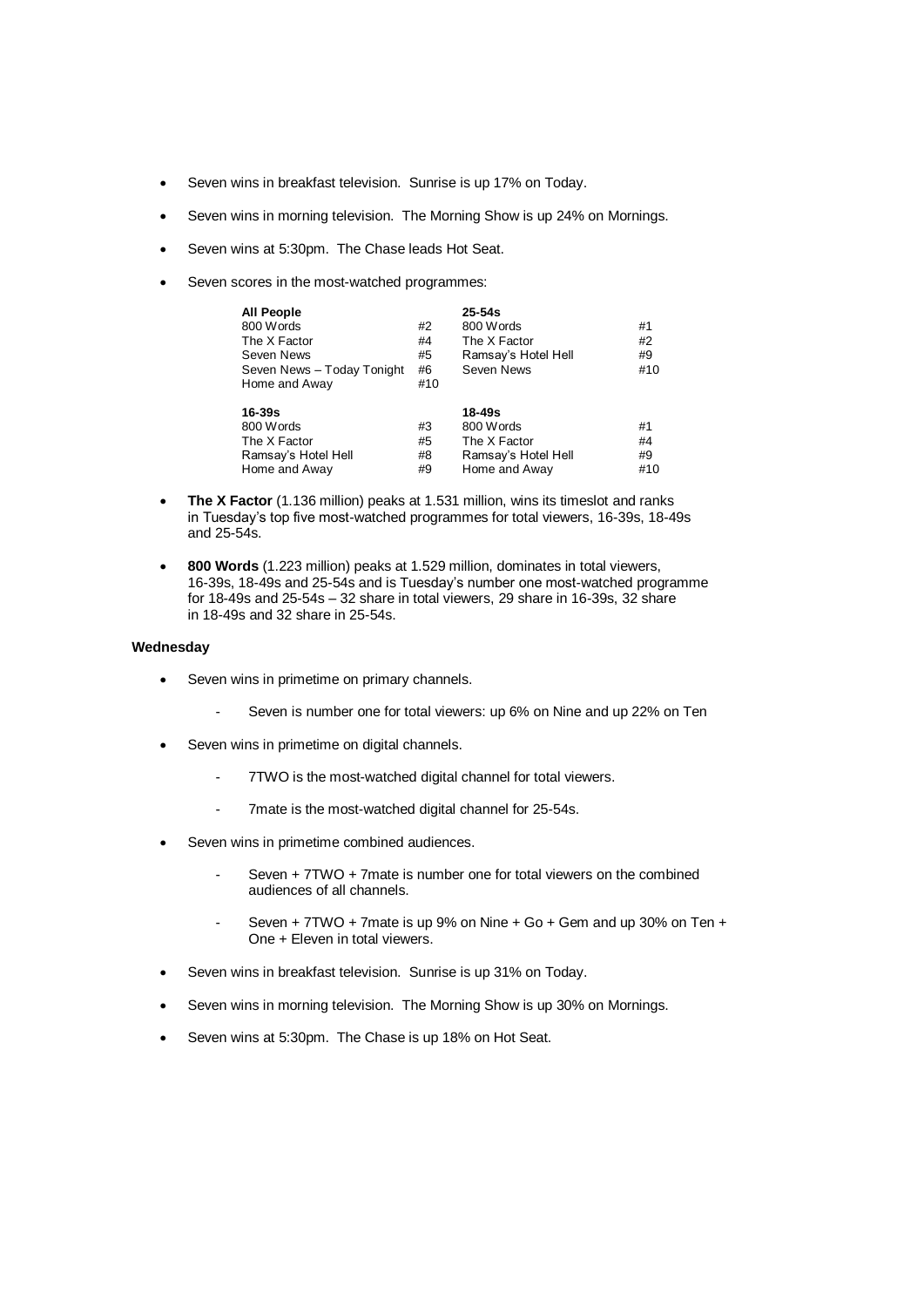Seven scores in the most-watched programmes:

| All People                   |     | $25 - 54s$                   |     |
|------------------------------|-----|------------------------------|-----|
| Seven News                   | #4  | The X Factor                 | #3  |
| Seven News - Today Tonight   | #5  |                              |     |
| The X Factor                 | #7  |                              |     |
| Home and Away                | #10 |                              |     |
| 16-39s                       |     | 18-49s                       |     |
| The X Factor                 | #4  | The X Factor                 | #4  |
| Home and Away                | #6  | Dogs Make You Laugh Out Loud | #10 |
| Dogs Make You Laugh Out Loud | #7  |                              |     |

 **The X Factor** (0.934 million) peaks at 1.167 million and ranks in Wednesday's top five most-watched programmes for 16-39s, 18-49s and 25-54s.

### **Thursday**

- Seven wins in breakfast television. Sunrise is up 25% on Today.
- Seven wins in morning television. The Morning Show is up 69% on Mornings.
- Seven wins in primetime on digital channels.
	- 7TWO is the most-watched digital channel for total viewers.
- Seven scores in the most-watched programmes:

| All People                 |     | $25 - 54s$                 |    |
|----------------------------|-----|----------------------------|----|
| Seven News                 | #4  | The X Factor               | #3 |
| Seven News - Today Tonight | #6  | Seven News - Today Tonight | #8 |
| The X Factor               | #7  | Home and Away              | #9 |
| Home and Away              | #10 |                            |    |
| 16-39s                     |     | $18 - 49s$                 |    |
| Home and Away              | #5  | The X Factor               | #4 |
| The X Factor               | #9  | Home and Away              | #7 |

 **The X Factor** (0.902 million) peaks at 1.078 million and ranks in Thursday's top ten most-watched programmes for total viewers,16-39s, 18-49s and 25-54s.

#### **Friday**

- Seven wins in primetime on primary channels.
	- Seven is number one for total viewers, 16-39s, 18-49s and 25-54s.
	- Seven is up 5% on Nine and up 137% on Ten in total viewers.
	- Seven is up 7% on Nine and up 80% on Ten in 16-39s. Seven is up 5% on Nine and up 85% on Ten in 18-49s. Seven is up 2% on Nine and up 87% on Ten in 25-54s.
- Seven wins in primetime on digital channels.
	- 7mate is the most-watched digital channel for 18-49s and 25-54s.
- Seven wins in primetime combined audiences.
	- Seven + 7TWO + 7mate is number one for total viewers, 18-49s and 25-54s on the combined audiences of all channels.
	- Seven (Seven + 7TWO + 7mate) is up 6% on Nine (Nine + Go + Gem) and up 117% on Ten (Ten + One + Eleven) in total viewers.
	- Seven is up 65% on Ten in 16-39s. Seven is up 3% on Nine and up 72% on Ten in 18-49s. Seven is up 2% on Nine and up 71% on Ten in 25-54s.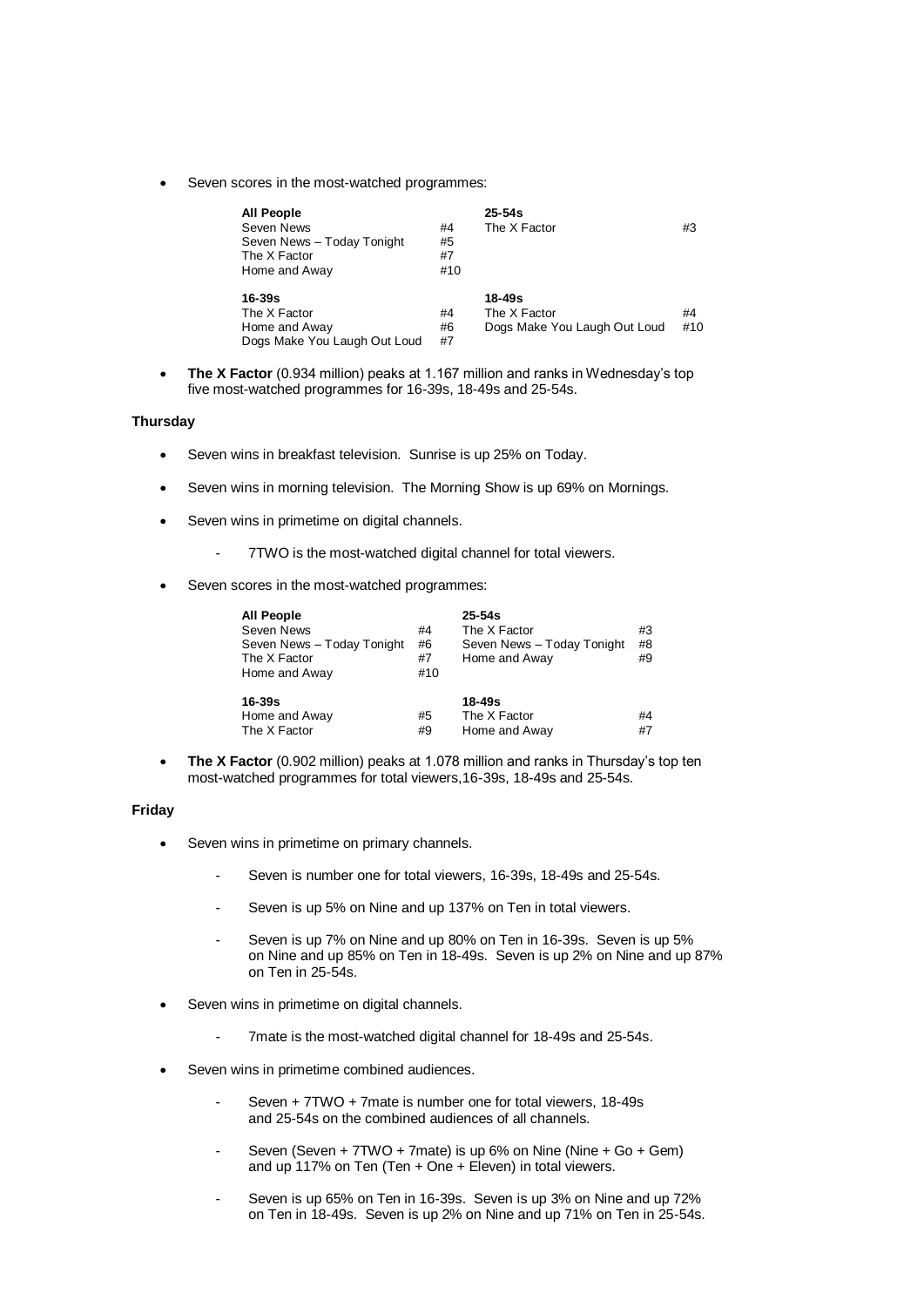- Seven wins in breakfast television. Sunrise is up 31% on Today.
- Seven wins in morning television. The Morning Show is up 16% on Mornings.
- Seven scores in the most-watched programmes:

| <b>All People</b><br>Seven News<br>Seven News - Today Tonight<br>Better Homes and Gardens<br>AFL on Seven | #3<br>#4<br>#6<br>#8 | $25 - 54s$<br>AFL on Seven<br>Better Homes and Gardens<br>Seven News<br>Seven News - Today Tonight | #3<br>#6<br>#7<br>#8  |
|-----------------------------------------------------------------------------------------------------------|----------------------|----------------------------------------------------------------------------------------------------|-----------------------|
| $16 - 39s$<br>AFL on Seven<br>Better Homes and Gardens<br>AFL on Seven: Pre-Match                         | #3<br>#4<br>#9       | 18-49s<br>AFL on Seven<br>Better Homes and Gardens<br>Seven News - Today Tonight<br>Seven News     | #3<br>#5<br>#9<br>#10 |

 **AFL on Seven: The Finals Series** dominates in total viewers, 16-39s, 18-49s and 25-54s across its primetime broadcast markets on Seven – 43 share in total viewers, 48 share in 16-39s, 48 share in 18-49s and 46 share in 25-54s.

## **Saturday**

- Seven wins in primetime combined audiences.
	- Seven + 7TWO + 7mate is number one for total viewers, 18-49s and 25-54s on the combined audiences of all channels.
	- Seven (Seven + 7TWO + 7mate) is up 7% on Nine (Nine + Go + Gem) and up 192% on Ten (Ten + One + Eleven) in total viewers.
	- Seven is up 20% on Nine and up 145% on Ten in 16-39s. Seven is up 9% on Nine and up 160% on Ten in 18-49s. Seven is up 7% on Nine and up 171% on Ten in 25-54s.
- Seven wins in primetime on digital channels.
	- 7mate is the most-watched digital channel for total viewers, 16-39s, 18-49s and 25-54s.
- Seven wins in breakfast television. Weekend Sunrise is up 49% on Weekend Today across 7:00-10:00am.
- Seven scores in the most-watched programmes:

| <b>All People</b><br>Seven News<br>AFL on Seven<br>AFL on Seven: Post-Match                                | #2<br>#5<br>#10             | $25 - 54s$<br>AFL on Seven<br>Seven News<br>AFL on Seven: Post-Match<br>AFL on Seven: Pre-Match<br>Sunrise<br>Sunrise | #3<br>#4<br>#6<br>#7<br>#8<br>#9 |
|------------------------------------------------------------------------------------------------------------|-----------------------------|-----------------------------------------------------------------------------------------------------------------------|----------------------------------|
| $16 - 39s$<br>AFL on Seven<br>Seven News<br>AFL on Seven: Post-Match<br>AFL on Seven: Pre-Match<br>Sunrise | #1<br>#5<br>#6<br>#8<br>#10 | 18-49s<br>AFL on Seven<br>Seven News<br>AFL on Seven: Post-Match<br>AFL on Seven: Pre-Match<br>Sunrise<br>Sunrise     | #2<br>#4<br>#6<br>#7<br>#8<br>#9 |

 **AFL on Seven: The Finals Series** dominates in total viewers, 16-39s, 18-49s and 25-54s across its primetime broadcast markets on Seven – 27 share in total viewers, 32 share in 16-39s, 30 share in 18-49s and 30 share in 25-54s.